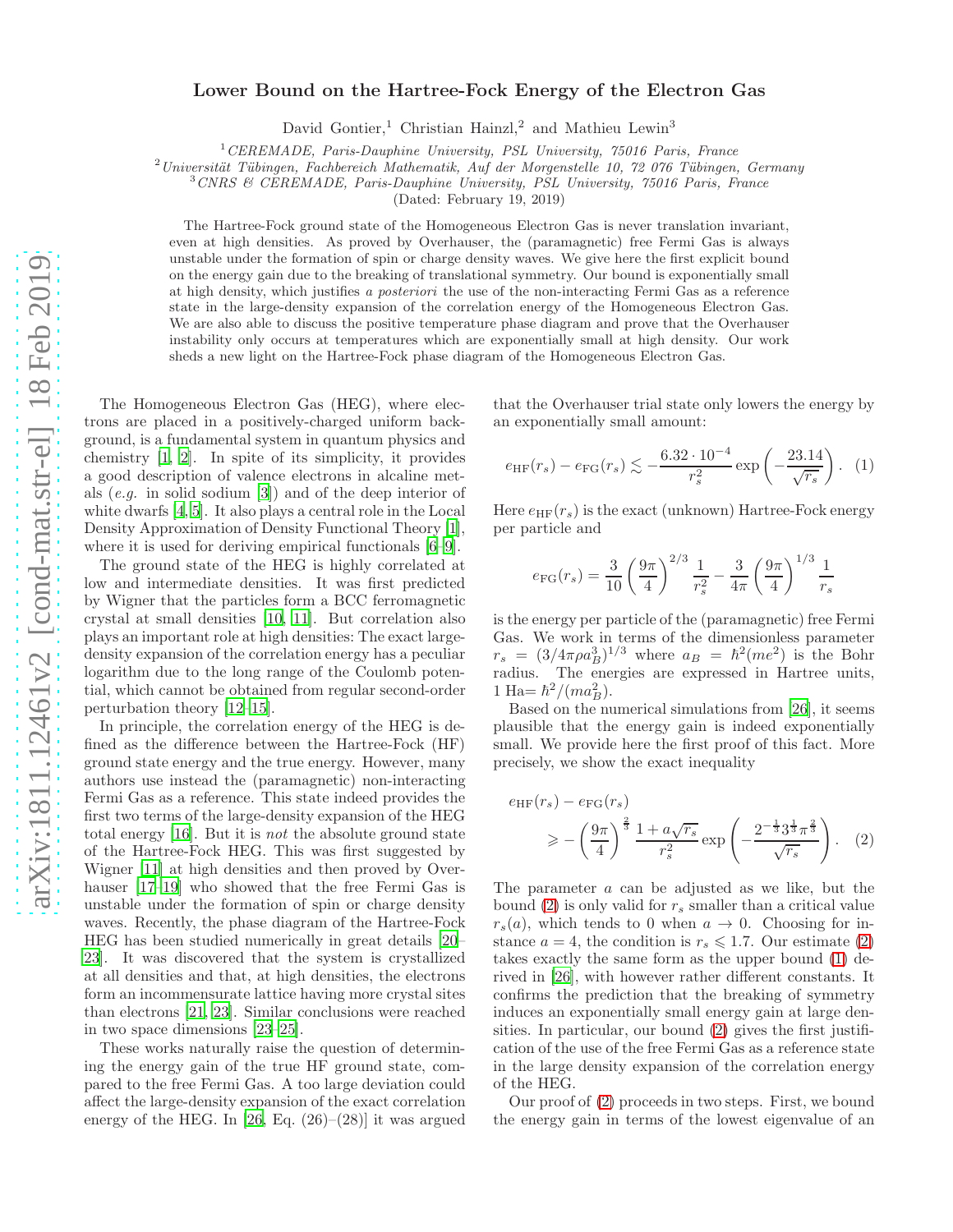effective one-particle operator involving the Coulomb potential and a degenerate effective dispersion:

$$
|P^2 - k_{\rm F}^2| - \frac{1}{r}.
$$

Then, we estimate this eigenvalue using spectral techniques recently developed in the context of BCS theory [\[27](#page-7-13)[–29](#page-7-14)].

By slightly modifying the argument leading to the lower bound [\(2\)](#page-0-0), we are able to also estimate the critical temperature  $T_c(r_s)$ , above which the system is a paramagnetic fluid. We indeed show below that

<span id="page-1-0"></span>
$$
T_c(r_s) \leq \frac{5}{4} \left(\frac{9\pi}{4}\right)^{\frac{2}{3}} \frac{1}{r_s^2} \exp\left\{-\frac{2^{-\frac{5}{6}} 3^{\frac{1}{3}} \pi^{\frac{2}{3}}}{\sqrt{r_s}}\right\} \tag{3}
$$

for  $r<sub>s</sub>$  small enough. In addition, for the exponentially small temperatures where symmetry can be broken, we can prove that the gain in the free energy is also exponentially small, as it is for  $T = 0$ .

The rest of the paper is devoted to the derivation of [\(2\)](#page-0-0) and [\(3\)](#page-1-0).

## <span id="page-1-4"></span>I. A LOWER BOUND INVOLVING A DEGENERATE HYDROGEN-TYPE OPERATOR

Let us consider a box  $C_L$  of volume  $L^3$ , with periodic boundary conditions. We fix the Fermi level  $k_{\rm F} = (9\pi/4)^{1/3} r_s^{-1}$  and denote by  $\gamma_{\rm FG}$  the corresponding free Fermi sea. Let  $\gamma$  be the exact (unknown) Hartree-Fock ground state in  $C_L$ , with the same number  $N = 2 \# \{ \mathbf{k} \in (2\pi/L)\mathbb{Z}^3 : k \leq k_F \}$  of electrons. The energy difference can be expressed as

$$
\mathcal{E}(\gamma) - \mathcal{E}(\gamma_{FG}) = \sum_{\mathbf{k}} \varepsilon_{L}(\mathbf{k}) \operatorname{Tr}_{\mathbb{C}^{2}} \left( \hat{\gamma}(\mathbf{k}, \mathbf{k}) - \hat{\gamma}_{FG}(\mathbf{k}, \mathbf{k}) \right)
$$

$$
- \frac{1}{2} \iint_{(C_{L})^{2}} |\gamma(\mathbf{x}, \mathbf{y}) - \gamma_{FG}(\mathbf{x} - \mathbf{y})|^{2} G_{L}(\mathbf{x} - \mathbf{y}) \, d\mathbf{x} \, d\mathbf{y}
$$

$$
+ \frac{1}{2} \iint_{(C_{L})^{2}} \rho_{\gamma}(\mathbf{x}) \rho_{\gamma}(\mathbf{y}) G_{L}(\mathbf{x} - \mathbf{y}) \, d\mathbf{x} \, d\mathbf{y}.
$$
 (4)

Here the  $\mathbb{C}^2$ -trace accounts for the spin summation and we use the notation  $|A|^2 := \text{Tr}_{\mathbb{C}^2}(A^2)$  for a matrix A. The function  $G_L$  is the L–periodic Coulomb potential with no zero mode,  $\rho_{\gamma}(\mathbf{x}) = \text{Tr}_{\mathbb{C}^2} \gamma(\mathbf{x}, \mathbf{x})$  is the total density and  $\widehat{\gamma_{FG}}(\mathbf{k}, \mathbf{k}')_{\sigma, \sigma'} = \Theta(k_F - k)\delta(\mathbf{k} - \mathbf{k}')\delta(\sigma - \sigma').$  Finally,

$$
\varepsilon_L(\mathbf{k}) = \frac{k^2}{2} - \frac{4\pi}{L^3} \sum_{\mathbf{p} \neq 0} \frac{\Theta(k_{\rm F} - p)}{|\mathbf{p} - \mathbf{k}|^2}
$$

is the L–periodic effective dispersion relation of the free Fermi Gas, which converges in the limit  $L \to \infty$  to

$$
\varepsilon(k) = \frac{k^2}{2} - \frac{k_{\rm F}}{\pi} \left( \frac{k_{\rm F}^2 - k^2}{2k k_{\rm F}} \log \left| \frac{k + k_{\rm F}}{k - k_{\rm F}} \right| + 1 \right).
$$

To arrive at the formula [\(4\)](#page-1-1) we have expanded the exchange term and we have used that  $\rho_{\gamma_{\text{FG}}}$  is constant, hence the free FG energy has no direct term.

We can replace  $\varepsilon_L$  by  $\varepsilon$  at the expense of an error  $N \max_{\mathbf{k}} |\varepsilon_L(\mathbf{k}) - \varepsilon(k)| = o(N)$ . Then we use the following expression for the first term in [\(4\)](#page-1-1)

<span id="page-1-2"></span>
$$
\sum_{\mathbf{k}} \varepsilon(k) \operatorname{Tr}_{\mathbb{C}^{2}} \left( \widehat{\gamma}(\mathbf{k}, \mathbf{k}) - \widehat{\gamma_{FG}}(\mathbf{k}, \mathbf{k}) \right)
$$
  
= 
$$
\sum_{\mathbf{k}, \mathbf{k'}} \left| \varepsilon(k) - \varepsilon(k_{F}) \right| \operatorname{Tr}_{\mathbb{C}^{2}} \left| \widehat{\gamma}(\mathbf{k}, \mathbf{k'}) - \widehat{\gamma_{FG}}(\mathbf{k}, \mathbf{k'}) \right|^{2}.
$$
 (5)

Similar formulas have been used several times to control the exchange term in Hartree-Fock Quantum Electrodynamics [\[30,](#page-7-15) [31\]](#page-7-16) and the variation of energy that an external potential can produce in a free Fermi sea [\[32\]](#page-7-17). Formula  $(5)$  follows from the remarks that  $(i)$  for our two orthogonal projections we have

$$
(\gamma - \gamma_{\text{FG}})^2 = \gamma_{\text{FG}}^{\perp}(\gamma - \gamma_{\text{FG}})\gamma_{\text{FG}}^{\perp} - \gamma_{\text{FG}}(\gamma - \gamma_{\text{FG}})\gamma_{\text{FG}}
$$

and (ii) the dispersion relation is equal to  $\pm |\varepsilon(k)-\varepsilon(k_F)|$ depending on whether  $k \leq k_F$  or  $k \geq k_F$  since  $\varepsilon$  is increasing. In other words, we use that

$$
\gamma_{\rm FG} = \Theta(k_{\rm F}-k) = \Theta\big(\varepsilon(k_{\rm F})-\varepsilon(k)\big)
$$

is also the ground state of its own effective dispersion  $\varepsilon$ . It is useful to think of the relative density matrix

$$
\Psi(\mathbf{x},\mathbf{y}) := \gamma(\mathbf{x},\mathbf{y}) - \gamma_{\text{FG}}(\mathbf{x},\mathbf{y})
$$

as a two-particle wavefunction with spin 1/2 but without the fermionic or bosonic symmetry. Then, using [\(5\)](#page-1-2) we may rewrite the kinetic and exchange terms of [\(4\)](#page-1-1) in the form  $\langle \Psi | \mathbb{H}_{2,L} | \Psi \rangle$  with the two-particle operator

$$
\mathbb{H}_{2,L} = \frac{1}{2} \Big( |\varepsilon(P_{\mathbf{x}}) - \varepsilon(k_{\mathrm{F}})| + |\varepsilon(P_{\mathbf{y}}) - \varepsilon(k_{\mathrm{F}})| \Big) - \frac{1}{2} G_L(\mathbf{x} - \mathbf{y})
$$

<span id="page-1-1"></span>where  $P_x = -i\nabla_x$ , hence  $|\varepsilon(P_x) - \varepsilon(k_F)|$  is the operator in direct space corresponding to the degenerate dispersion relation  $\mathbf{k} \mapsto |\varepsilon(k) - \varepsilon(k_F)|$  for the Fourier coefficients. The energy difference now reads

<span id="page-1-3"></span>
$$
\mathcal{E}(\gamma) - \mathcal{E}(\gamma_{FG}) = \langle \Psi | \mathbb{H}_{2,L} | \Psi \rangle + \frac{1}{2} \iint_{(C_L)^2} \rho_{\gamma}(\mathbf{x}) \rho_{\gamma}(\mathbf{y}) G_L(\mathbf{x} - \mathbf{y}) \, d\mathbf{x} \, d\mathbf{y} + o(N). \quad (6)
$$

The two-particle Hamiltonian  $\mathbb{H}_{2,L}$  naturally describes the possible excitations of the free Fermi Gas (under the condition that the density is not altered to leading order, as it is the case for Spin Density Waves). It is the main object of interest for the Overhauser instability. In fact,  $\mathbb{H}_{2,L}$  is the Hessian of the Hartree-Fock energy at  $\gamma_{\text{FG}}$ , to which the direct term has been dropped. The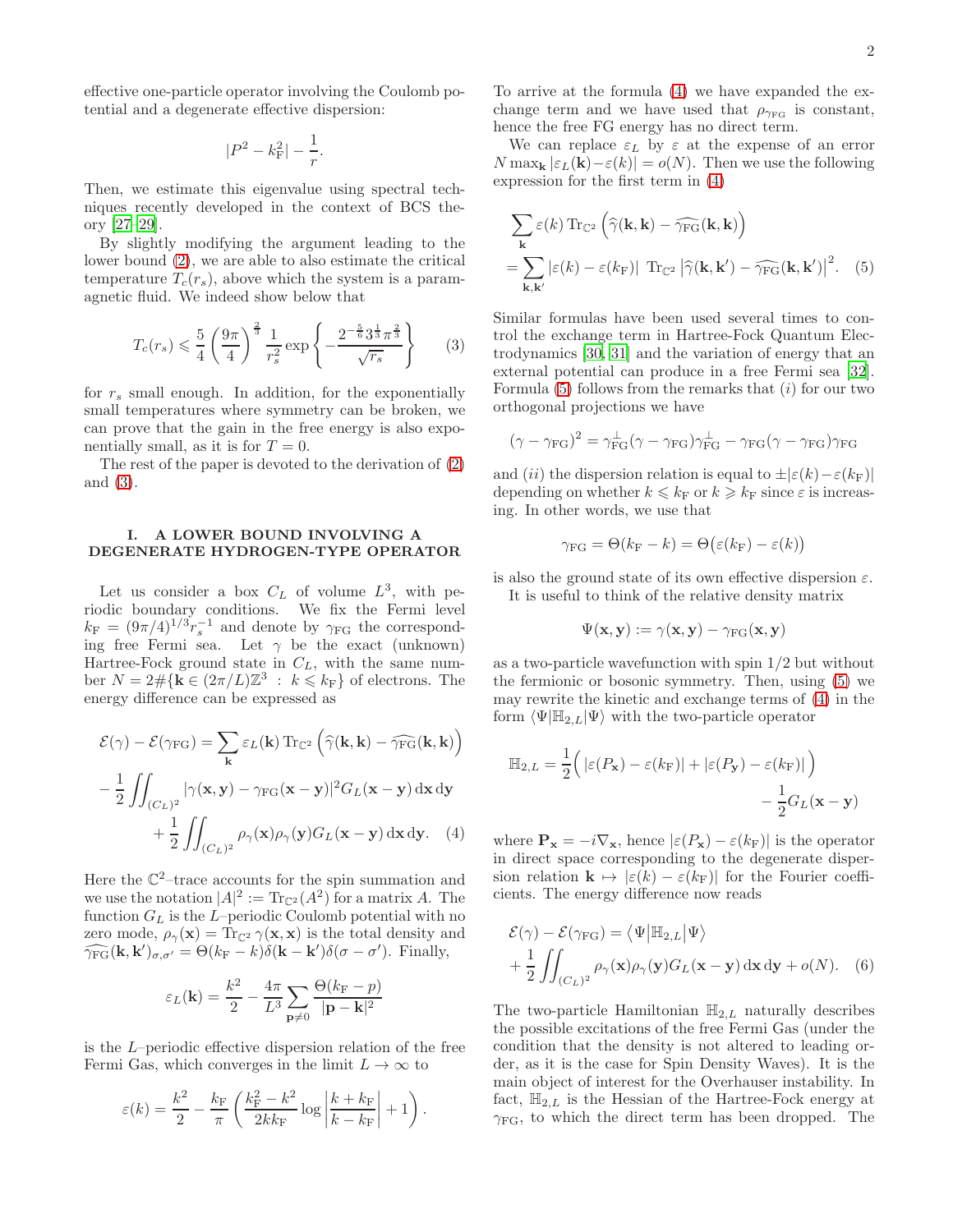difficulty here is that we do not have the freedom to generate any two-particle wavefunction  $\Psi(\mathbf{x}, \mathbf{y})$  that we like by perturbing  $\gamma_{FG}$ . This is because  $\Psi = \gamma - \gamma_{FG}$  with  $\gamma$ a one-particle density matrix, which implies some hidden constraints on  $\Psi$ . However, for a lower bound we may discard these constraints and simply bound

$$
\langle \Psi | \mathbb{H}_{2,L} | \Psi \rangle \geqslant \lambda_1(\mathbb{H}_{2,L}) \iint_{(C_L)^2} |\Psi|^2 \geqslant 2N \lambda_1(\mathbb{H}_{2,L}).
$$

Here  $\lambda_1(\mathbb{H}_{2,L})$  is the (negative) ground state energy of  $\mathbb{H}_{2,L}$  and we have used that

<span id="page-2-4"></span>
$$
\iint_{(C_L)^2} |\Psi|^2 = \sum_{\mathbf{k}, \mathbf{k}'} \text{Tr}_{\mathbb{C}^2} \left| \widehat{\gamma}(\mathbf{k}, \mathbf{k}') - \widehat{\gamma_{FG}}(\mathbf{k}, \mathbf{k}') \right|^2 \leq 2N. \tag{7}
$$

After removing the center of mass we see that  $\lambda_1(\mathbb{H}_{2,L})$  =  $\lambda_1(\mathbb{H}_{1,L})$  with the one-particle operator

$$
\mathbb{H}_{1,L} = |\varepsilon(P_{\mathbf{r}}) - \varepsilon(k_{\mathrm{F}})| - \frac{1}{2}G_L(\mathbf{r}).
$$

Hence we have  $\langle \Psi | \mathbb{H}_{2,L} | \Psi \rangle \geq 2N \lambda_1(\mathbb{H}_{1,L})$ . For a lower bound we may discard the positive direct term in [\(6\)](#page-1-3) and, after passing to the thermodynamic limit  $L \to \infty$ , we arrive at our final lower bound on the relative energy per particle

<span id="page-2-0"></span>
$$
e_{\text{HF}}(r_s) - e_{\text{FG}}(r_s) \ge 2\lambda_1 \left( |\varepsilon(P) - \varepsilon(k_{\text{F}})| - \frac{1}{2r} \right) \tag{8}
$$

with  $P = -i\nabla_{\mathbf{r}}$ .

#### II. STUDY OF THE DEGENERATE OPERATOR

In this section we derive a bound on the lowest eigenvalue  $\lambda_1(\mathbb{H}_1)$  of the one-particle operator

<span id="page-2-5"></span>
$$
\mathbb{H}_1 := |\varepsilon(P) - \varepsilon(k_F)| - \frac{1}{2r},\tag{9}
$$

appearing in [\(8\)](#page-2-0). This is a Hydrogen-type Hamiltonian with the usual kinetic energy replaced by a dispersion relation degenerating on the Fermi sphere of radius  $k_F$ .

First we replace  $\varepsilon$  by the non-interacting dispersion  $k^2/2$  using that

$$
|\varepsilon(k) - \varepsilon(k_{\rm F})| \geq \frac{1}{2}|k^2 - k_{\rm F}^2|
$$

for all k. This follows from the remark that if f and  $q$ are two increasing functions, then

$$
|f(k) + g(k) - f(k_{\rm F}) - g(k_{\rm F})|
$$
  
= |f(k) - f(k\_{\rm F})| + |g(k) - g(k\_{\rm F})| \ge |f(k) - f(k\_{\rm F})|.

This allows to remove the mean-field part in  $\varepsilon$ , since it is increasing in  $k$ . After scaling we deduce that

$$
\lambda_1\left(\mathbb{H}_1\right) \geqslant \frac{k_{\rm F}^2}{2} \lambda_1\left(\left|P^2 - 1\right| - \frac{1}{k_{\rm F}r}\right). \tag{10}
$$

with of course  $P^2 = -\Delta_r$ . In the large– $k_F$  limit, we claim that the eigenvalue on the right behaves as

$$
\log\left[-\lambda_1\left(\left|P^2-1\right|-\frac{1}{k_{\rm F}r}\right)\right]\underset{k_{\rm F}\rightarrow\infty}{\sim}-C\sqrt{k_{\rm F}}
$$

for some C. Only the lower bound matters for our study. It is a general fact that operators of the form

$$
\left|P^2-1\right|-V({\bf r})
$$

always have negative eigenvalues, whatever the size of the (attractive) potential [\[33,](#page-7-18) [34\]](#page-7-19). Operators of this type have appeared before in the study of the roton spectrum of liquid helium II [\[35\]](#page-7-20) and in the BCS theory of superconductivity [\[29,](#page-7-14) [36](#page-7-21)[–38\]](#page-7-22). Here we rely on techniques introduced in [\[27](#page-7-13), [28,](#page-7-23) [34\]](#page-7-19) in the context of BCS theory. Since those in principle only apply to potentials decaying faster than the Coulomb potential at infinity, we first need to cut its long range, for instance using the Yukawa potential. So we use the lower bound

<span id="page-2-2"></span>
$$
|P^2 - 1| - \frac{1}{k_{\rm F}r} \geqslant |P^2 - 1| - \frac{Y_m(r)}{k_{\rm F}} - \frac{m}{k_{\rm F}} \tag{11}
$$

where  $Y_m(r) = e^{-mr}/r$ , and we estimate the first eigenvalue of  $|P^2 - 1| - Y_m(r)/k_F$ . The parameter m will be chosen at the end of the argument.

In order to get our hands on the lowest eigenvalue, we use the Birman-Schwinger principle [\[39\]](#page-7-24). It can be described as follows. Consider two positive operators  $A, B \geqslant 0$ . Then

$$
(A - B)f = -Ef
$$

if and only if

$$
C(E)g = g
$$
, with  $C(E) = B^{\frac{1}{2}}(A+E)^{-1}B^{\frac{1}{2}}$ 

and  $g = B^{1/2}f$ . Hence  $-E$  is an eigenvalue of  $A - B$  if and only if 1 is an eigenvalue of  $C(E)$ . Now we remark that the eigenvalues of the operator  $C(E)$  are decreasing with E. This implies that  $E \ge -\lambda_1(A - B)$  if and only if all the eigenvalues of  $C(E)$  are below 1, which is the same as saying that

$$
\Big\|B^{1/2}(A+E)^{-1}B^{1/2}\Big\|_{\text{op}}\leqslant 1
$$

where  $\lVert \cdot \rVert_{op}$  denotes the operator norm (the largest eigenvalue). In our context, we deduce from this principle that

<span id="page-2-1"></span>
$$
\left\| \sqrt{Y_m} \frac{1}{|P^2 - 1| + E} \sqrt{Y_m} \right\|_{\text{op}} \leq k_{\text{F}} \tag{12}
$$

if and only if  $E \geq -\lambda_1(|P^2 - 1| - k_F^{-1}Y_m(r))$ . This is how we are going to estimate the first eigenvalue from below.

We now provide an upper bound on the operator norm in [\(12\)](#page-2-1). Following [\[27,](#page-7-13) [28,](#page-7-23) [34](#page-7-19)], we write the kernel of the operator in [\(12\)](#page-2-1) in the form

<span id="page-2-3"></span>
$$
\frac{1}{(2\pi)^3} \int_0^\infty \frac{r^2 dr}{|r^2 - 1| + E} \sqrt{Y_m(x)} \int_{\mathbb{S}^2} e^{ir\omega \cdot (\mathbf{x} - \mathbf{y})} d\omega \sqrt{Y_m(y)}
$$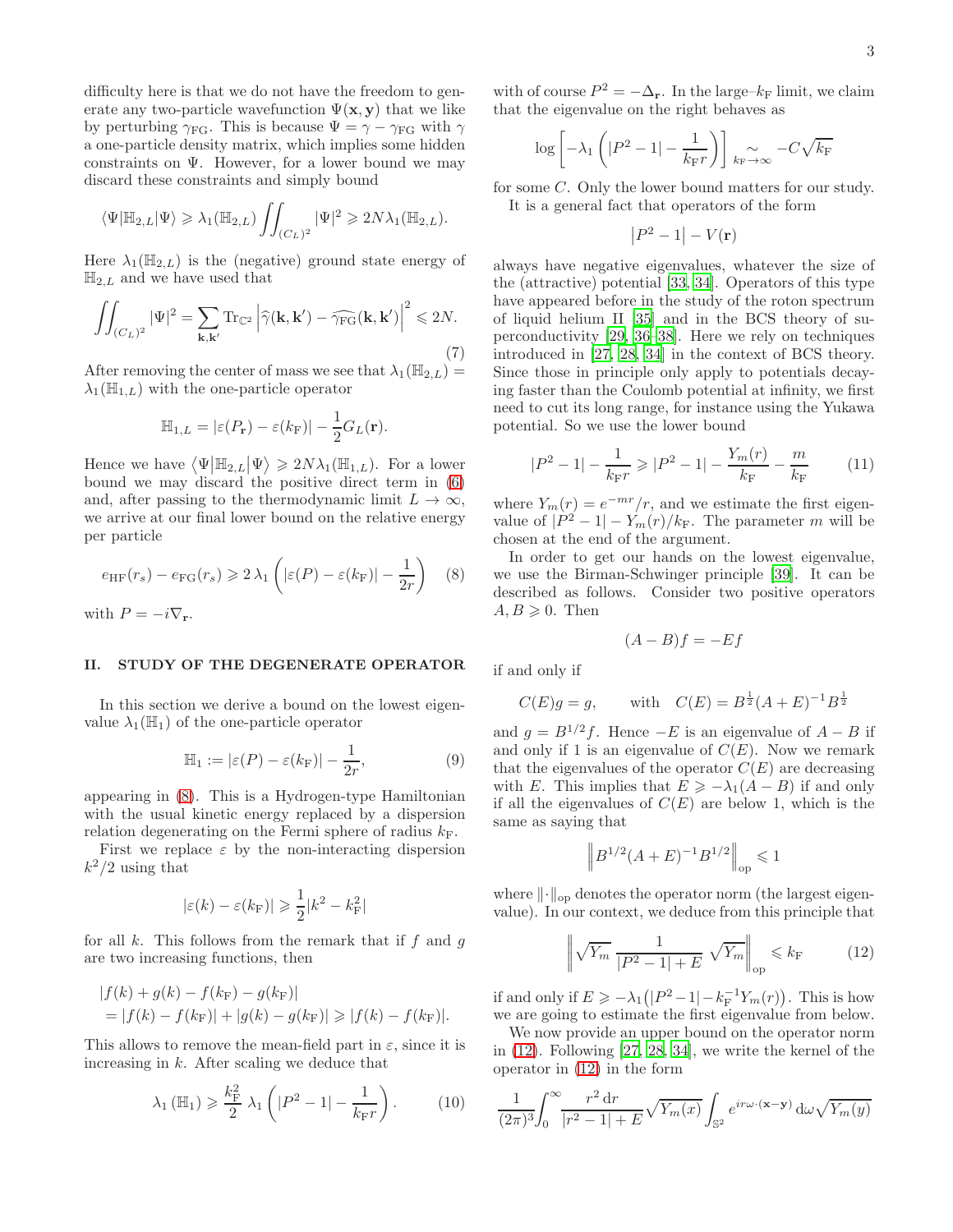and estimate its norm by

$$
\left\| \sqrt{Y_m} \frac{1}{|P^2 - 1| + E} \sqrt{Y_m} \right\|_{op} \le \frac{1}{(2\pi)^3} \int_0^\infty \frac{r^2 \mathcal{N}(r) dr}{|r^2 - 1| + E}
$$

where

$$
\mathcal{N}(r) := \left\| \sqrt{Y_m(x)} \int_{\mathbb{S}^2} e^{ir\omega \cdot (\mathbf{x} - \mathbf{y})} d\omega \sqrt{Y_m(y)} \right\|_{\text{op}}
$$

$$
= \frac{1}{r^2} \left\| \sqrt{Y_m(x)} \int_{\mathbb{S}^2} e^{i\omega \cdot (\mathbf{x} - \mathbf{y})} d\omega \sqrt{Y_m(y)} \right\|_{\text{op}} . (13)
$$

The operator on the right acts by first multiplying by  $\sqrt{Y_{m/r}}$ , then going to the Fourier domain and restricting to the unit sphere, then going back to the direct space and multiplying again by  $\sqrt{Y_{m/r}}$ . The operator norm is the same as if we do things in the reverse order, namely we work with functions on the unit sphere that we multiply in space by  $Y_{m/r}$ . This uses the fact that the spectrum of  $AA^{\dagger}$  is the same as that of  $A^{\dagger}A$ , except possibly for the eigenvalue 0. From this we conclude as in [\[27,](#page-7-13) [34\]](#page-7-19) that

$$
\mathcal{N}(r) = \frac{4\pi}{r^2} \max_{\int_{\mathbb{S}^2} |f(\omega)|^2 d\omega = 1} \int_{\mathbb{S}^2} \int_{\mathbb{S}^2} \frac{f(\mathbf{p}) f(\mathbf{q}) d\mathbf{p} d\mathbf{q}}{|\mathbf{p} - \mathbf{q}|^2 + (m/r)^2}
$$

$$
= \frac{1}{r^2} \int_{\mathbb{S}^2} \int_{\mathbb{S}^2} \frac{d\mathbf{p} d\mathbf{q}}{|\mathbf{p} - \mathbf{q}|^2 + (m/r)^2}
$$

$$
= \frac{4\pi^2}{r^2} \log \left(1 + \frac{4r^2}{m^2}\right).
$$

In the second line we have used that the maximum is attained when  $f$  is constant on the sphere, by [\[34](#page-7-19), Rmk. 2.5]. This is because  $(\mathbf{p}, \mathbf{q}) \mapsto (|\mathbf{p}-\mathbf{q}|^2 + (m/r)^2)^{-1}$ is rotationally invariant and pointwise positive, hence its highest eigenfunction can only be the trivial spherical harmonics, by the Perron-Frobenius theorem. As a conclusion, we have proved that

$$
\left\| \sqrt{Y_m} \frac{1}{|P^2 - 1| + E} \sqrt{Y_m} \right\|_{op}
$$
  
\$\leqslant \frac{1}{2\pi} \int\_0^\infty \frac{\mathrm{d}r}{|r^2 - 1| + E} \log\left(1 + \frac{4r^2}{m^2}\right) := \mathcal{I}(E, m).

For small  $E$  and small  $m$ , the integral behaves as

$$
\mathcal{I}(E,m) \underset{m \to 0^+}{\sim} \frac{1}{\pi} \log(E^{-1}) \log(m^{-1}).
$$

More precisely, we have

<span id="page-3-3"></span>
$$
\mathcal{I}(E,m) \leq \frac{1}{\pi} \log(E^{-1}) \log(m^{-1}) + C \log(m^{-1}) + C \tag{14}
$$

for some large constant C and for  $E, m < 1$ . This behavior of I suggests to take  $E = e^{-\sqrt{\pi k_F}}$  and  $m =$  $t\sqrt{k_{\rm F}}e^{-\sqrt{\pi k_{\rm F}}}$  for some constant t. We then obtain

$$
\mathcal{I}\left(e^{-\sqrt{\pi k_{\rm F}}}, t\sqrt{k_{\rm F}}e^{-\sqrt{\pi k_{\rm F}}}\right) \leq k_{\rm F} - \frac{\sqrt{k_{\rm F}}}{2\sqrt{\pi}}\log k_{\rm F} + O(\sqrt{k_{\rm F}}).
$$

Due to the logarithm, the right side is less than  $k_F$  for  $k_F$ large enough. We define  $k_F(t)$  to be the smallest number for which  $\mathcal{I}(e^{-\sqrt{\pi k_{\text{F}}}}, t\sqrt{k_{\text{F}}}e^{-\sqrt{\pi k_{\text{F}}}}) \leqslant k_{\text{F}}$  for  $k_{\text{F}} \geqslant k_{\text{F}}(t)$ . Then the Birman-Schwinger principle gives

$$
\lambda_1\left(|P^2 - 1| - \frac{Y_m(r)}{k_{\rm F}}\right) \geqslant -e^{-\sqrt{\pi k_{\rm F}}}
$$

for all  $k_F \geq k_F(t)$ . Inserting in [\(11\)](#page-2-2) we obtain

<span id="page-3-0"></span>
$$
\lambda_1 \left( |P^2 - k_{\rm F}^2| - \frac{1}{r} \right) \geqslant -k_{\rm F}^2 \left( 1 + \frac{t}{\sqrt{k_{\rm F}}} \right) e^{-\sqrt{\pi k_{\rm F}}}.
$$
 (15)

<span id="page-3-2"></span>Recalling [\(10\)](#page-2-3) and [\(8\)](#page-2-0), we obtain our final lower bound

$$
e_{\text{HF}}(r_s) - e_{\text{FG}}(r_s) \geqslant -k_{\text{F}}^2 \left(1 + \frac{t}{\sqrt{k_{\text{F}}}}\right) e^{-\sqrt{\pi k_{\text{F}}}}.
$$

Inserting  $r_s = (9\pi/4)^{1/3} k_F^{-1}$  and  $a = t(9\pi/4)^{1/6}$ , this is [\(2\)](#page-0-0).

In order to determine the concrete range of validity of our inequality, that is, the precise value of  $k_F(t)$ , we numerically solve the equation

$$
\mathcal{I}\left(e^{-\sqrt{\pi k_{\mathrm{F}}(t)}}, t\sqrt{k_{\mathrm{F}}(t)}e^{-\sqrt{\pi k_{\mathrm{F}}(t)}}\right) = k_{\mathrm{F}}(t).
$$

We have found for instance  $r_s(2) \simeq 0.47$ ,  $r_s(4) \simeq 1.7$  and  $r_s(10) \simeq 5.5$ .

## <span id="page-3-4"></span>III. THE CRITICAL TEMPERATURE

We have seen that the energy gain due to the Overhauser instability is exponentially small at high density. Here we explain that our bound [\(15\)](#page-3-0) on the effective oneparticle operator  $|P^2 - k_F^2| - 1/r$  can also be used to estimate the critical temperature.

Let us go back to the box of side length  $L$  and denote by  $\gamma_{r_s,T,L}$  the paramagnetic Hartree-Fock fluid state of density  $\rho$  at temperature  $T > 0$  [\[40](#page-7-25)]. This state is studied at length in [\[41\]](#page-7-26). It solves the self-consistent equation

<span id="page-3-1"></span>
$$
\widehat{\gamma_{rs,T,L}}(\mathbf{k}, \mathbf{k}) = \left\{ 1 + \exp \beta \Big( \varepsilon_{rs,T,L}(\mathbf{k}) - \mu_{rs,T,L} \Big) \right\}^{-1}
$$
(16)

with the dispersion relation

$$
\varepsilon_{r_s,T,L}(\mathbf{k}) = \frac{k^2}{2} - \frac{4\pi}{L^3} \sum_{\mathbf{p}\neq 0} \frac{\widehat{\gamma_{r_s,T,L}}(\mathbf{p}, \mathbf{p})}{|\mathbf{p} - \mathbf{k}|^2}
$$
(17)

and where the chemical potential  $\mu_{r_s,T,L}$  is chosen to ensure that the total number of particles in the box is  $N = \rho L^3$ . Then the free energy gain can be expressed similarly as in [\(4\)](#page-1-1) in the form

$$
\mathcal{E}(\gamma) - TS(\gamma) - \mathcal{E}(\gamma_{r_s,T,L}) + TS(\gamma_{r_s,T,L})
$$
  
=  $T \mathcal{H}_{FD}(\gamma, \gamma_{r_s,T,L})$   

$$
- \frac{1}{2} \iint_{(C_L)^2} |\gamma(\mathbf{x}, \mathbf{y}) - \gamma_{r_s,T,L}(\mathbf{x} - \mathbf{y})|^2 G_L(\mathbf{x} - \mathbf{y}) d\mathbf{x} d\mathbf{y}
$$
  

$$
+ \frac{1}{2} \iint_{(C_L)^2} \rho_{\gamma}(\mathbf{x}) \rho_{\gamma}(\mathbf{y}) G_L(\mathbf{x} - \mathbf{y}) d\mathbf{x} d\mathbf{y}
$$
(18)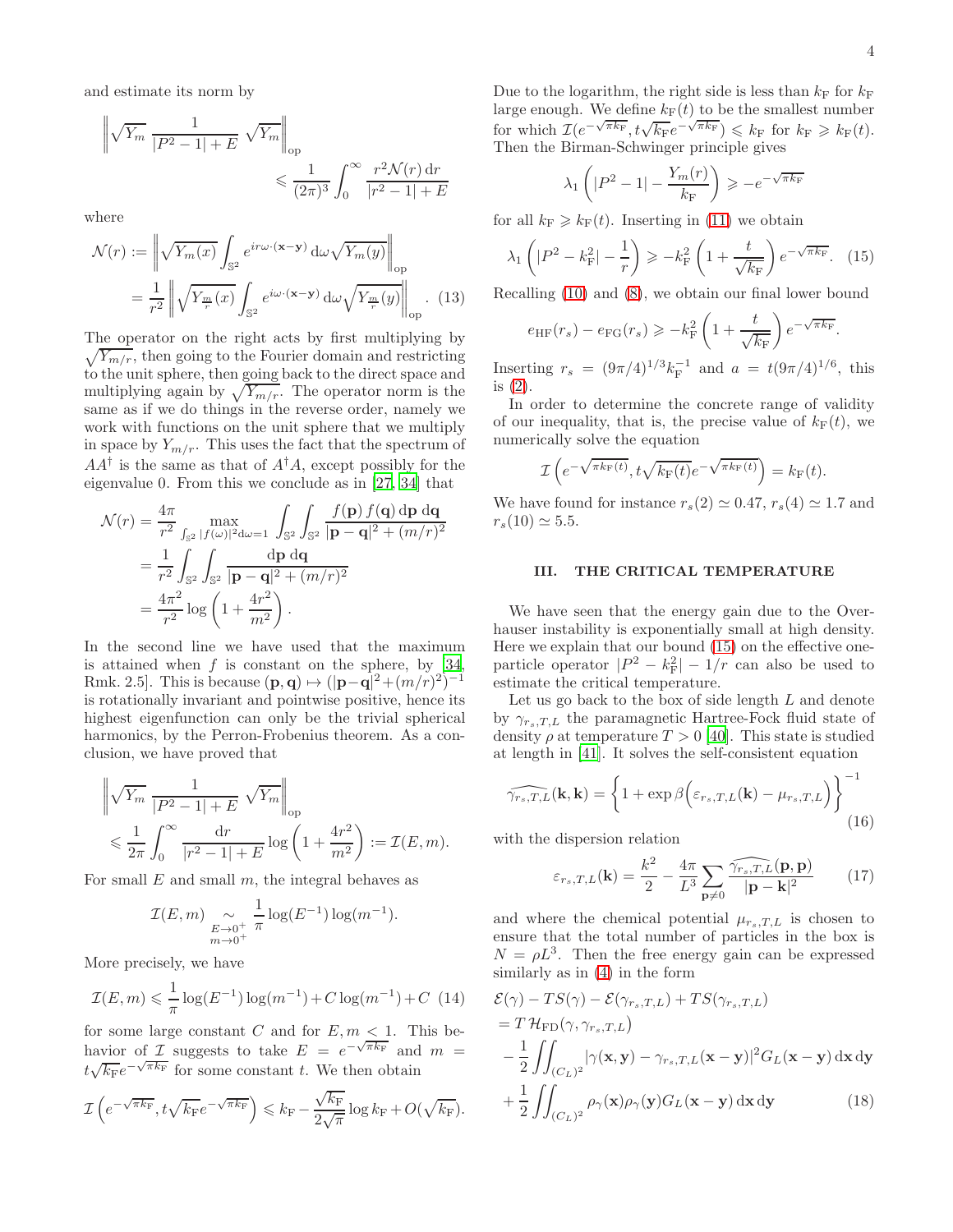where

$$
\mathcal{H}_{\text{FD}}(A, B)
$$
  
= Tr  $\left\{ A(\log A - \log B) + (1 - A)(\log(1 - A) - \log(1 - B)) \right\}$ 

is the relative Fermi-Dirac entropy. In [\[42](#page-7-27)] (see also [\[43](#page-7-28), Lemma 1]), it is proved that

$$
T\mathcal{H}_{\text{FD}}(A,B) \ge \text{Tr}\left\{\frac{h}{\tanh(h/2T)}(A-B)^2\right\}
$$

when  $B = (1 + e^{h/T})^{-1}$  is a Fermi-Dirac equilibrium state with one-particle Hamiltonian  $h$ . Using for instance

$$
\frac{h}{\tanh(h/2T)} \geqslant T + \frac{|h|}{2}
$$

and arguing as in Section [I,](#page-1-4) we can control the energy gain from below by

$$
\mathcal{E}(\gamma) - TS(\gamma) - \mathcal{E}(\gamma_{rs,T,L}) + TS(\gamma_{rs,T,L})
$$

$$
\geqslant \left(T + \lambda_1 \left(\mathbb{K}_{r_s,T,L}\right)\right) \iint_{(C_L)^2} |\Psi|^2 \quad (19)
$$

with as before  $\Psi(\mathbf{x}, \mathbf{y}) = \gamma(\mathbf{x}, \mathbf{y}) - \gamma_{r_s,T,L}(\mathbf{x}, \mathbf{y})$  and with, this time, the one-particle operator

$$
\mathbb{K}_{r_s,T,L} = \frac{1}{2} \left| \varepsilon_{r_s,T,L}(P_{\mathbf{r}}) - \mu_{r_s,T,L} \right| - \frac{1}{2} G_L(\mathbf{r}).
$$

In the thermodynamic limit, this effective operator converges to

$$
\mathbb{K}_{r_s,T} = \frac{1}{2} \left| \varepsilon_{r_s,T}(P_r) - \mu_{r_s,T} \right| - \frac{1}{2r}
$$

with now  $\varepsilon_{r_s,T}(k)$  the self-consistent dispersion relation of the paramagnetic fluid state. In [\[41\]](#page-7-26) it is explained that  $\varepsilon_{r_s,T}(k)$  is radial increasing, as it was for  $T=0$ .

Our goal is to understand the region of the phase diagram where  $r_s$  is small and

<span id="page-4-1"></span>
$$
T + \lambda_1 \left( \mathbb{K}_{r_s, T} \right) > 0. \tag{20}
$$

In this region we conclude from [\(19\)](#page-4-0) that the paramagnetic state  $\gamma_{r_s,T,L}$  is the unique minimizer of the free energy, for L large enough. Hence the free energies per particle satisfy

$$
e_{\text{HF}}(r_s, T) = e_{\text{HF}, \text{para}}(r_s, T)
$$

and the temperature  $T$  is always above the critical temperature  $T_c(r_s)$ . Here  $e_{\text{HF},\text{para}}(r_s,T)$  is the energy of the Hartree-Fock paramagnetic state, that is, the solution to the self-consistent equation [\(16\)](#page-3-1) in the whole space  $\mathbb{R}^3$  instead of the box  $C_L$ . We emphasize that  $e_{HF,para}(r_s, T)$ differs from the Hartree-Fock energy of the free Fermi Gas at temperature  $T$ . On the other hand, in the region

where  $T + \lambda_1 (\mathbb{K}_{r_s,T}) \leq 0$ , spin and charge density waves can form. We may however conclude, using [\(7\)](#page-2-4), that

$$
e_{\text{HF}}(r_s, T) \geqslant e_{\text{HF}, \text{para}}(r_s, T) - 2 \left| \lambda_1 \left( \mathbb{K}_{r_s,T} \right) \right|.
$$

Using similar arguments as for  $T = 0$ , we will derive a bound on  $\lambda_1(\mathbb{K}_{r_s,T})$  which implies an estimate both on the free energy gain and on the critical temperature.

The difficulty is that [\(20\)](#page-4-1) is an implicit condition linking T and  $r_s$ . As a start we remark that the exchange term is maximized for the free Fermi gas at zero temperature, by rearrangement inequalities [\[44\]](#page-7-29):

<span id="page-4-4"></span>
$$
\frac{1}{2\pi^2} \int_{\mathbb{R}^3} \frac{\widehat{\gamma_{r_s,T}}(\mathbf{p}, \mathbf{p})}{|\mathbf{p} - \mathbf{k}|^2} d\mathbf{p} \leqslant \frac{1}{2\pi^2} \int_{\mathbb{R}^3} \frac{\widehat{\gamma_{r_s,T}}(\mathbf{p}, \mathbf{p})}{p^2} d\mathbf{p}
$$

$$
\leqslant \frac{1}{2\pi^2} \int_{\mathbb{R}^3} \frac{\Theta(k_{\rm F} - p)}{p^2} d\mathbf{p}
$$

$$
= \frac{2k_{\rm F}}{\pi} = \frac{2^{\frac{1}{3}} 3^{\frac{2}{3}} \pi^{-\frac{2}{3}}}{r_s},\qquad(21)
$$

an inequality which holds for all k. Next, in order to deal with all cases, we split the phase diagram into two regions, depending whether  $\mu_{r_s,T}$  is smaller than T or not.

<span id="page-4-0"></span>Let us first consider the region where, for instance,  $\mu_{r_s,T} \leq T$ . Inserting this information in the selfconsistent equation for the HF paramagnetic state  $\gamma_{r,s,T}$ , we find

$$
\rho = \frac{k_{\rm F}^3}{3\pi^2} = \frac{1}{(2\pi)^3} \int_{\mathbb{R}^3} \text{Tr}_{\mathbb{C}^2} \frac{1}{1 + e^{\beta(\varepsilon_{r_s, T}(k) - \mu_{r_s, T})}} \, \mathrm{d}k
$$
  
\$\leqslant \frac{1}{4\pi^3} \int\_{\mathbb{R}^3} \frac{\mathrm{d}k}{1 + e^{\beta(k^2/2 - 2k\_{\rm F}/\pi - T)}}\n= \frac{1}{4\pi^3} \left( T + \frac{2k\_{\rm F}}{\pi} \right)^{\frac{3}{2}} J \left( 1 + \frac{2\beta k\_{\rm F}}{\pi} \right) \tag{22}

with

<span id="page-4-2"></span>
$$
J(\eta) := 4\pi \int_0^\infty \frac{r^2 dr}{1 + e^{\eta(r^2/2 - 1)}}.
$$

The function  $J$  is decreasing and behaves as

$$
\eta^{\frac{3}{2}} J(\eta) \underset{\eta \to 0}{\sim} 2(\sqrt{2}-1)\pi^{\frac{3}{2}} \zeta\left(\frac{3}{2}\right), \quad J(\eta) \underset{\eta \to \infty}{\sim} \frac{2^{\frac{7}{2}}\pi}{3}.
$$

Using the monotonicity of  $J$  in  $(22)$  provides the bound

<span id="page-4-3"></span>
$$
T \geqslant \left(\frac{4\pi}{3J(1)}\right)^{\frac{2}{3}}k_{\mathrm{F}}^2 - \frac{2k_{\mathrm{F}}}{\pi}.
$$

With this information we can estimate  $\lambda_1(\mathbb{K}_{r,s,T})$  by simply removing the absolute value. We obtain

$$
T + \lambda_1 (\mathbb{K}_{r_s,T}) \geqslant T - \frac{\mu_{r_s,T}}{2} + \frac{1}{2}\lambda_1 \left(\varepsilon_{r_s,T}(P_r) - \frac{1}{r}\right)
$$
  

$$
\geqslant \frac{T}{2} + \frac{\lambda_1 (P^2/2 - 1/r)}{2} - \frac{k_F}{\pi}
$$
  

$$
\geqslant \frac{1}{2} \left(\frac{4\pi}{3J(1)}\right)^{\frac{2}{3}} k_F^2 - \frac{2}{\pi} k_F - \frac{1}{4}.
$$
 (23)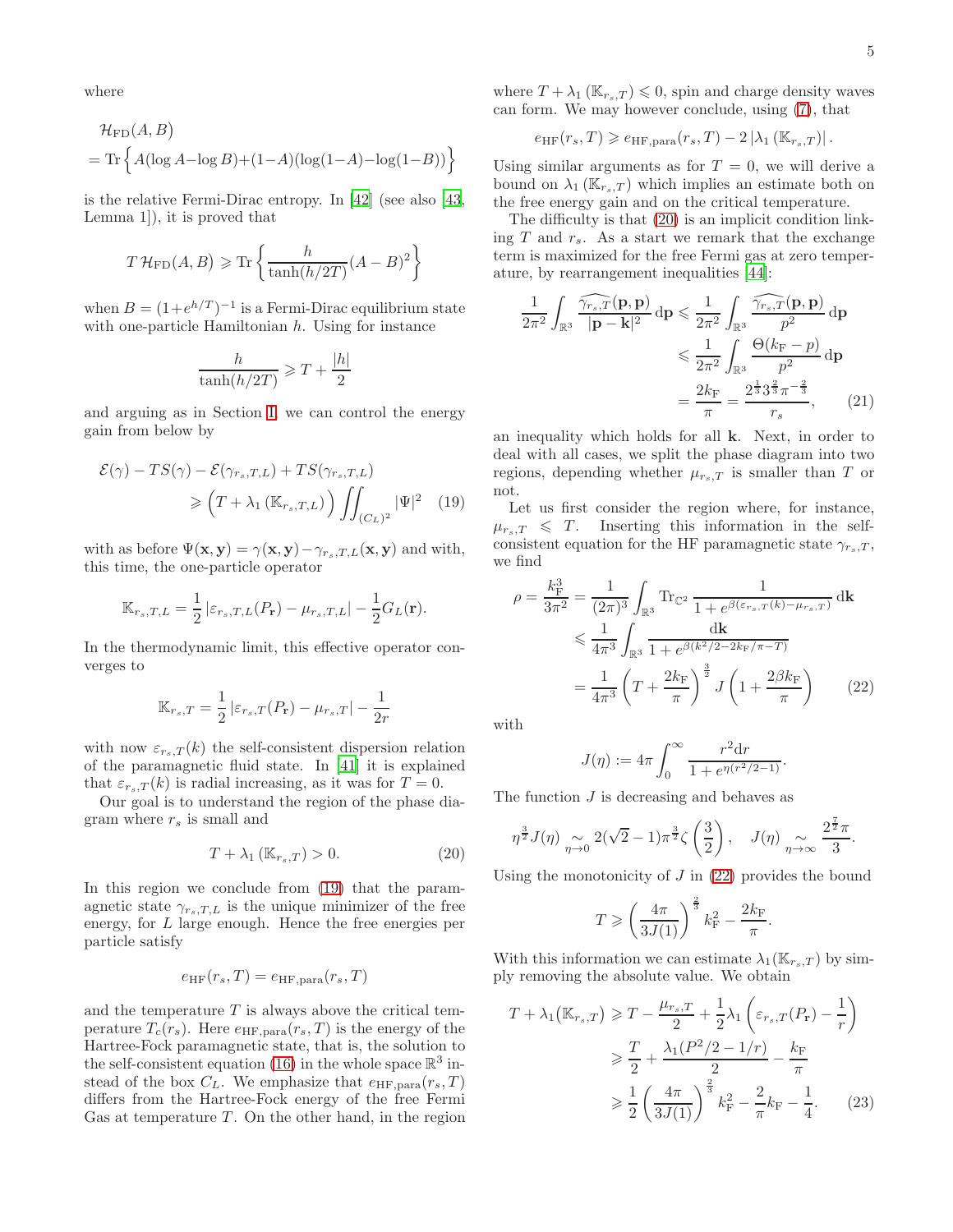This is positive for  $k_F \gtrsim 4.53$ , that is,  $r_s \lesssim 0.42$ . We can get a slightly better condition by evaluating the integral in [\(22\)](#page-4-2) numerically. Namely, we first find the largest solution  $\tau = \tau(k_F)$  to the implicit equation

$$
\frac{k_{\rm F}^3}{3\pi^2} = \frac{1}{4\pi^3} \left(\tau + \frac{2k_{\rm F}}{\pi}\right)^{\frac{3}{2}} J\left(1 + \frac{2k_{\rm F}}{\tau\pi}\right)
$$

and then ask when

$$
\frac{\tau(k_{\rm F})}{2} - \frac{1}{4} - \frac{k_{\rm F}}{\pi} > 0
$$

as required in [\(23\)](#page-4-3). This provides the slightly better condition  $k_F \gtrsim 3.53$ , or  $r_s \lesssim 0.54$ , which we assume for the rest of the argument. Note that the condition can be further improved by taking  $\mu \leq \eta T$  and optimizing over  $\eta$ at the end, which we refrain from doing in order to keep our argument short.

Next we turn to the region where the chemical potential satisfies  $\mu_{r,T} \geqslant T > 0$ . Arguing as in [\(22\)](#page-4-2) we find, this time,

$$
\rho = \frac{k_{\rm F}^3}{3\pi^2} \leq \frac{1}{4\pi^3} \left(\mu_{r_s,T} + \frac{2k_{\rm F}}{\pi}\right)^{\frac{3}{2}} J\left(\beta\mu_{r_s,T} + \frac{2\beta k_{\rm F}}{\pi}\right)
$$

$$
\leq \frac{1}{4\pi^3} \left(\mu_{r_s,T} + \frac{2k_{\rm F}}{\pi}\right)^{\frac{3}{2}} J(1) \tag{24}
$$

since  $\beta \mu_{r_s,T} + 2\beta k_F/\pi \geq 1$ . This provides the lower estimate on the chemical potential

$$
\mu_{r_s,T} \geqslant \left(\frac{4\pi}{3J(1)}\right)^{\frac{2}{3}} k_{\rm F}^2 - \frac{2k_{\rm F}}{\pi}.
$$

We can get a similar upper bound by noticing that

$$
\rho = \frac{k_{\rm F}^3}{3\pi^2} \ge \frac{1}{4\pi^3} \int_{\mathbb{R}^3} \frac{d\mathbf{k}}{1 + e^{\beta(k^2/2 - \mu_{rs,T})}} \n= \frac{1}{4\pi^3} \mu_{rs,T}^{\frac{3}{2}} J\left(\beta \mu_{rs,T}\right) \ge \frac{1}{3\pi^2} \left(2\mu_{rs,T}\right)^{\frac{3}{2}}.
$$

Altogether this proves that

<span id="page-5-0"></span>
$$
\left(\frac{4\pi}{3J(1)}\right)^{\frac{2}{3}}k_{\rm F}^{2} - \frac{2k_{\rm F}}{\pi} \leqslant \mu_{r_{s},T} \leqslant \frac{k_{\rm F}^{2}}{2}.
$$
 (25)

In the second region, we have therefore shown that  $\mu_{r_s,T}$ behaves essentially like  $r_s^{-2}$ , as it does for  $T=0$ .

At this step we introduce the Fermi momentum  $k_*$  such that  $\varepsilon_{r_s,T}(k_*) = \mu_{r_s,T}$ . Note that, at  $T = 0, k_*$  is nothing else than  $k_F$ . We now demonstrate that  $k_*$  behaves like  $k_{\rm F}$  in the region where  $\mu_{r_s,T} \geqslant T$ . We have

$$
\mu_{r_s,T} = \frac{k_*^2}{2} - \frac{1}{2\pi^2} \int_{\mathbb{R}^3} \frac{\widehat{\gamma_{r_s,T}}(\mathbf{p}, \mathbf{p})}{|\mathbf{p} - \mathbf{k}_*|^2} \,\mathrm{d}\mathbf{p}
$$

so that, by  $(21)$ ,

$$
\mu_{r_s,T} \leqslant \frac{k_*^2}{2} \leqslant \mu_{r_s,T} + \frac{2k_{\rm F}}{\pi}.
$$

Inserting [\(25\)](#page-5-0), this gives as we wanted

<span id="page-5-1"></span>
$$
2\left(\frac{4\pi}{3J(1)}\right)^{\frac{2}{3}}k_{\rm F}^2 - \frac{4k_{\rm F}}{\pi} \leq k_*^2 \leq k_{\rm F}^2 + \frac{4k_{\rm F}}{\pi}.\tag{26}
$$

The advantage of  $k_*$  is that we can argue exactly as we did for  $T = 0$ . Namely, in the absolute value

$$
|\varepsilon_{r_s,T}(k) - \mu_{r_s,T}| = |\varepsilon_{r_s,T}(k) - \varepsilon_{r_s,T}(k_*)|
$$

we may remove the monotone exchange term as for [\(10\)](#page-2-3) and obtain

<span id="page-5-2"></span>
$$
\lambda_1(\mathbb{K}_{r_s,T}) \geq \frac{k_*^2}{4} \lambda_1 \left( |P^2 - 1| - \frac{2}{k_*r} \right)
$$
  

$$
\geq -\frac{k_*^2}{4} \left( 1 + t \sqrt{\frac{2}{k_*}} \right) e^{-\sqrt{\pi k_*/2}}
$$
 (27)

where in the second line we have used our eigenvalue bound [\(15\)](#page-3-0). For  $k_F \leqslant 3.53$  we obtain from [\(26\)](#page-5-1) that  $k_* \geq 1.76$ , and we may for instance take  $t = 4(9\pi/4)^{1/6}$ (that is,  $a = 4$  in [\(2\)](#page-0-0)). Then the function on the right side of  $(27)$  is decreasing and we may replace  $k_{*}$  by its lower bound in [\(26\)](#page-5-1). After a numerical evaluation of the multiplicative constant, we can conclude that the critical temperature is bounded above by

<span id="page-5-3"></span>
$$
T_c(r_s) \leqslant 0.68 \ k_{\rm F}^2 \exp\left\{-\sqrt{\frac{c\pi k_{\rm F}}{2}}\right\} \tag{28}
$$

<span id="page-5-4"></span>where

$$
c = \left(\frac{2^{\frac{7}{2}}\pi}{3J(1)}\right)^{\frac{1}{3}} < 1.
$$

With the first estimate [\(28\)](#page-5-3) on  $T_c(r_s)$  we can get a better bound without the constant  $c$ , using the following argument. In the region where  $T$  is less than the right side of [\(28\)](#page-5-3), then  $\beta k_F$  is exponentially large. Hence, go-ing back to [\(24\)](#page-5-4) we may replace  $J(1)$  by  $J(\infty)$ , up to exponentially small errors. Then  $J(1)$  gets also replaced by  $J(\infty)$  in [\(27\)](#page-5-2), which replaces c by 1 in the final estimate. To make this more quantitative, we may use for instance that in our region

$$
J\left(\beta\mu_{r_s,T} + \frac{2\beta k_{\rm F}}{\pi}\right) \ge J\left(\frac{2\beta k_{\rm F}}{\pi}\right)
$$

$$
\ge J(\infty) - 7.48 k_{\rm F} \exp\left\{-\sqrt{\frac{c\pi k_{\rm F}}{2}}\right\}
$$

since for instance  $J(\eta) \geqslant J(\infty) - 7/\eta$  for  $\eta$  large enough. Replacing  $J(1)$  in [\(26\)](#page-5-1) and using [\(27\)](#page-5-2) together with a numerical evaluation of the multiplicative constant, we are now able to conclude, as we wanted, that

$$
T_c(r_s) \leq \frac{5}{4} k_{\rm F}^2 \exp\left\{-\sqrt{\frac{\pi k_{\rm F}}{2}}\right\}
$$
  
=  $\frac{5}{4} \left(\frac{9\pi}{4}\right)^{\frac{2}{3}} \frac{1}{r_s^2} \exp\left\{-\frac{2^{-\frac{5}{6}} 3^{\frac{1}{3}} \pi^{\frac{2}{3}}}{\sqrt{r_s}}\right\}.$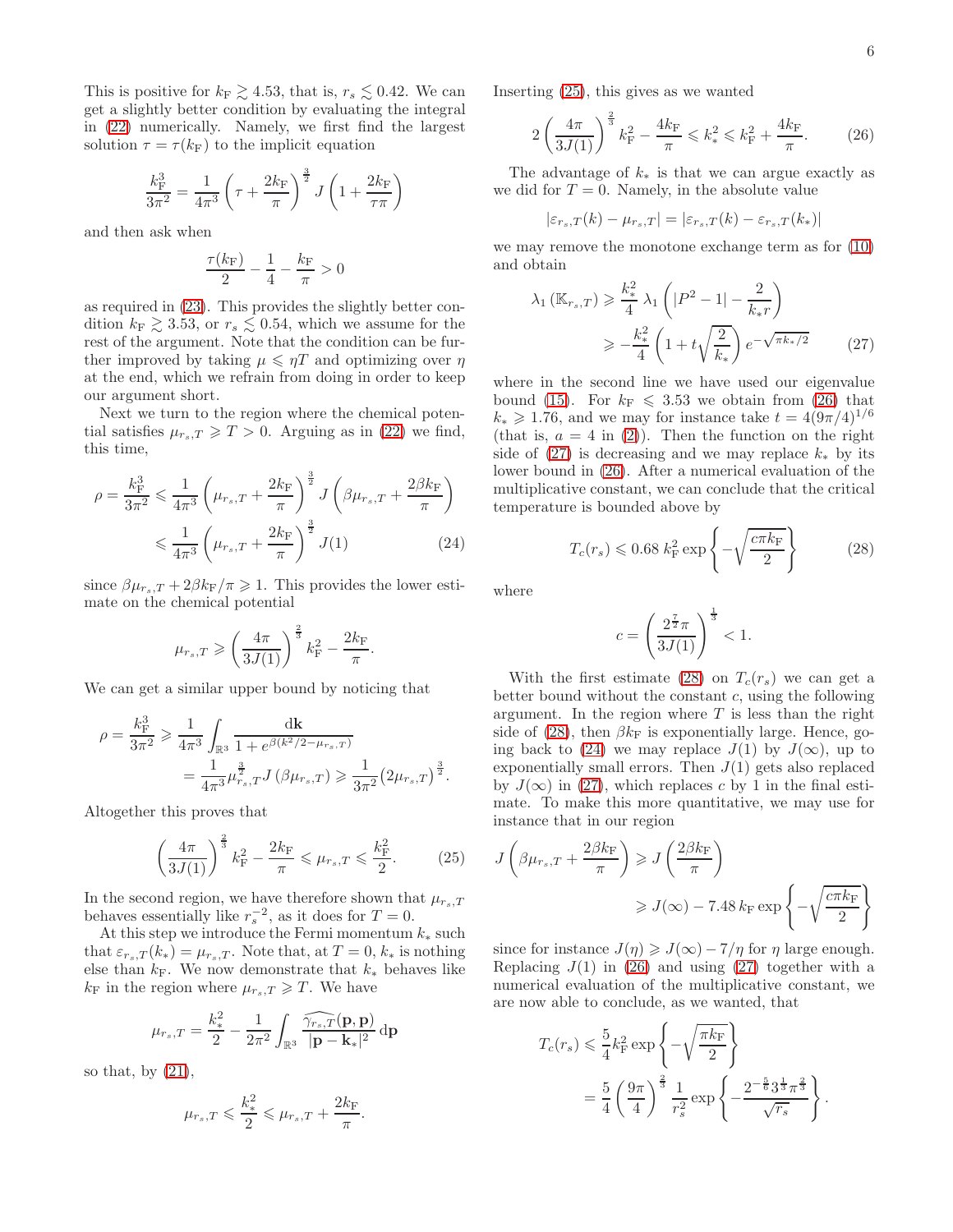The numerical constant in the first line is 1.245 which we have bounded by 5/4 for simplicity. This concludes the derivation of our upper bound [\(3\)](#page-1-0) on the critical temperature  $T_c(r_s)$ .

Let us finally consider the region of symmetry breaking which, for  $r_s \leq 0.54$ , is contained in the region where  $\mu_{r_s,T} \geq T$  and  $0 \leq T \leq T_c(r_s)$ . Our estimate on  $\lambda_1(\mathbb{K}_{r_s,T})$  in this region then provides immediately

$$
e_{\text{HF}}(r_s, T) \ge e_{\text{HF}, \text{para}}(r_s, T)
$$
  

$$
- \frac{5}{2} \left(\frac{9\pi}{4}\right)^{\frac{2}{3}} \frac{1}{r_s^2} \exp\left\{-\frac{2^{-\frac{5}{6}} 3^{\frac{1}{3}} \pi^{\frac{2}{3}}}{\sqrt{r_s}}\right\}.
$$

Since  $T$  is exponentially small in this region, we may as well replace the (unknown) free energy  $e_{\text{HF},\text{para}}(r_s,T)$  by the zero temperature energy  $e_{FG}(r_s)$  of the free Fermi Gas on the right side. This only generates another exponentially small error.

### IV. EXTENSION TO THE 2D HOMOGENEOUS ELECTRON GAS

Our argument is general and works similarly in 2D. The estimates [\(8\)](#page-2-0) and [\(10\)](#page-2-3) are exactly the same. As in [\(11\)](#page-2-2) we can bound  $1/r \leq V_m(r)+Cm$  where, this time,  $V_m$  is defined in Fourier space by  $\widehat{V_m}(k) = (k^2 + m^2)^{-1/2}$ . The norm  $\mathcal{N}(r)$  in [\(13\)](#page-3-2) is now given by an elliptic integral and the corresponding two-dimensional integral  $\mathcal{I}(E, m)$ satisfies the exact same asymptotics [\(14\)](#page-3-3). Hence we find the same lower bound

$$
e^{\rm 2D}_{\rm HF}(r_s) - e^{\rm 2D}_{\rm FG}(r_s) \geqslant -k_{\rm F}^2 \left(1 + \frac{t}{\sqrt{k_{\rm F}}}\right) e^{-\sqrt{\pi k_{\rm F}}}.
$$

An upper bound was first provided in 2D in [\[24](#page-7-30), Eq. (44)] but a better bound can be derived following the arguments in [\[26\]](#page-7-12). It is possible to estimate the critical temperature and the free energy gain by following the exact same argument as in Section [III.](#page-3-4)

#### V. CONCLUSION

We have given the first rigorous proof that the breaking of translational symmetry in the Hartree-Fock Homogeneous Electron Gas can only decrease the Hartree-Fock ground state energy by an exponentially small amount at large density, as compared with the free Fermi Gas. In particular, the correlation energy can be defined by taking the FG as reference, up to an exponentially small error. In addition, we have also shown that the critical temperature (above which the gas is the paramagnetic fluid) is exponentially small at large densities. In the small region where symmetry breaking can happen, the free energy shift is also exponentially small.

An interesting question is to determine the precise asymptotics of the first eigenvalue of the degenerate Hydrogen-type Hamiltonian [\(9\)](#page-2-5). It is however not clear if this eigenvalue can provide the exact behavior of the energy gain at  $T = 0$ . Determining this gain in the largedensity limit seems a very challenging task.

The Hartree-Fock phase diagram at  $T = 0$  was carefully computed in the recent works [\[20](#page-7-8)[–23\]](#page-7-9). To our knowledge, much less is known about the full phase diagram at  $T > 0$ . Our work gives the first indication that it has the general form displayed in Figure [1.](#page-7-31) It is common wisdom that the Hartree-Fock model gives a very poor description of the HEG phase diagram. The ferromagnetic-toparamagnetic fluid transition at  $r_s \simeq 5.45$  and  $T = 0$  is sometimes mentioned as a major defect. But this transition actually does not exist, since the system is in a solid phase at this value of  $r_s$ . As is usual for nonlinear models, the use of more symmetry broken phases allows to slightly improve the energy. Although we have proved that this can only help by an exponentially small amount at very large densities, our estimates are too rough to conclude anything about what is happening at intermediate densities. This definitely calls for a more detailed numerical study of the HF phase diagram at positive temperature.

Acknowledgments. This project has received funding from the European Research Council (ERC) under the European Union's Horizon 2020 research and innovation programme (grant agreement MDFT No 725528 of M.L.). M.L. thanks Markus Holzmann for useful discussions.

- <span id="page-6-0"></span>[1] R. Parr and W. Yang, Density-Functional Theory of Atoms and Molecules, International Series of Monographs on Chemistry (Oxford University Press, USA, 1994).
- <span id="page-6-1"></span>[2] G. Giuliani and G. Vignale, [Quantum Theory of the Electron Liquid](http://www.google.dk/books?id=kFkIKRfgUpsC) (Cambridge University Press, 2005).
- <span id="page-6-2"></span>[3] S. Huotari, J. A. Soininen, T. Pylkkänen, K. Hämäläinen, A. Issolah, A. Titov, J. McMinis, J. Kim, K. Es-

ler, D. M. Ceperley, M. Holzmann, and V. Olevano, [Phys. Rev. Lett.](http://dx.doi.org/ 10.1103/PhysRevLett.105.086403) 105, 086403 (2010).

- <span id="page-6-3"></span>[4] E. E. Salpeter, [Astrophys. J.](http://dx.doi.org/10.1086/147194) 134, 669 (1961).
- <span id="page-6-4"></span>[5] M. Baus and J.-P. Hansen, [Phys. Rep.](http://dx.doi.org/10.1016/0370-1573(80)90022-8) 59, 1 (1980).
- <span id="page-6-5"></span>[6] J. P. Perdew, in Electronic Structure of Solids '91, edited by P. Ziesche and H. Eschrig (Akademie Verlag, Berlin, 1991) pp. 11–20.
- [7] J. P. Perdew and Y. Wang,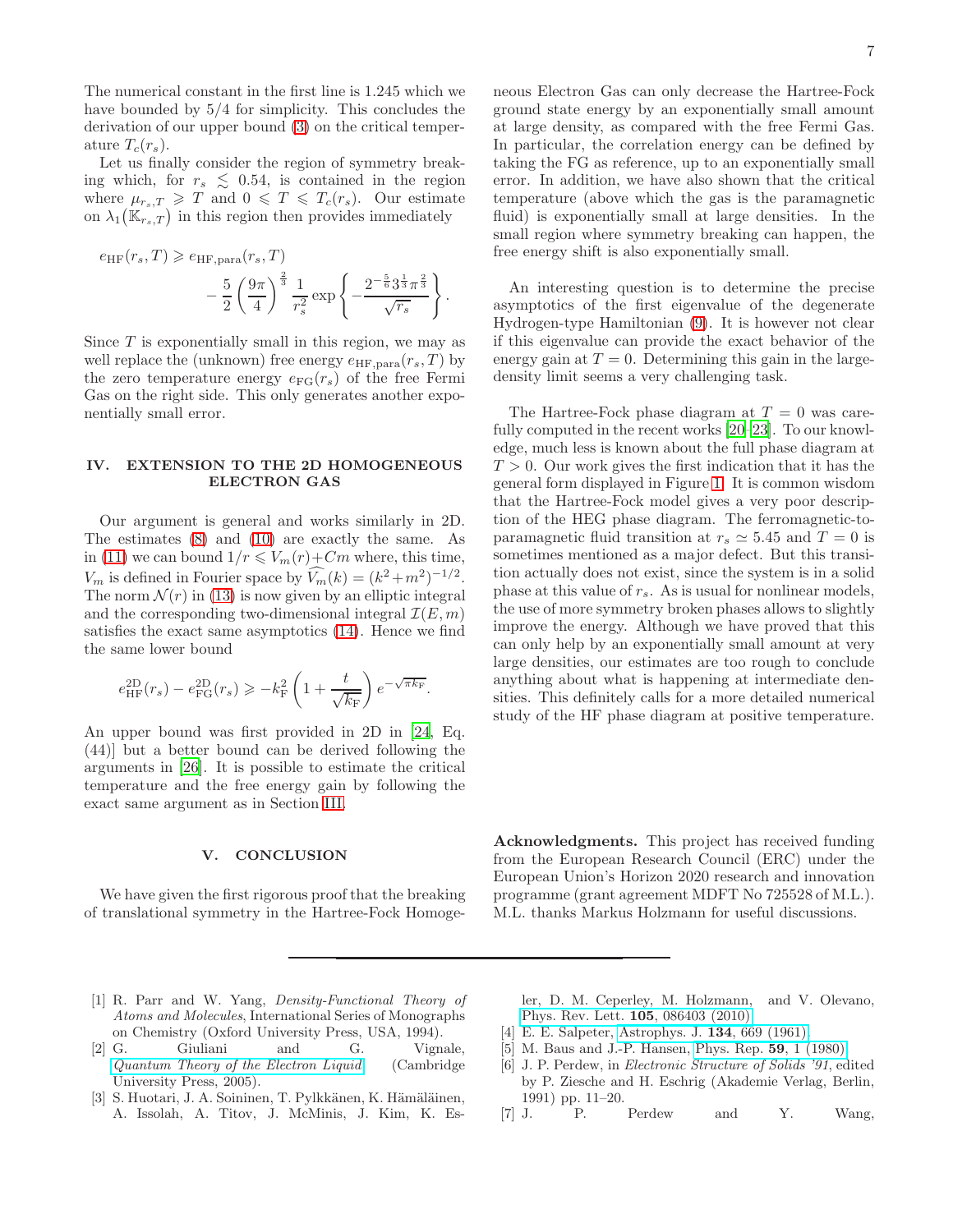

<span id="page-7-31"></span>FIG. 1. Left: General form of the true HEG phase diagram, as computed in [\[45](#page-7-32)[–52](#page-8-0)]. Right: Expected general form of the Hartree-Fock HEG phase diagram, according to our work. The system is believed to be crystallized at all densities at  $T = 0$ but, as we prove in this paper, this "Overhauser phase" shrinks exponentially fast to the horizontal axis at large densities. The corresponding (free) energy gain is also exponentially small.

Phys. Rev. B 45[, 13244 \(1992\).](http://dx.doi.org/10.1103/PhysRevB.45.13244)

- [8] A. D. Becke, [J. Chem. Phys.](http://dx.doi.org/10.1063/1.464913) 98, 5648 (1993).
- <span id="page-7-0"></span>[9] J. P. Perdew, K. Burke, and M. Ernzerhof, [Phys. Rev. Lett.](http://dx.doi.org/10.1103/PhysRevLett.77.3865) 77, 3865 (1996).
- <span id="page-7-1"></span>[10] E. P. Wigner, Phys. Rev. 46[, 1002 \(1934\).](http://dx.doi.org/10.1103/PhysRev.46.1002)
- <span id="page-7-2"></span>[11] E. P. Wigner, [Trans. Faraday Soc.](http://dx.doi.org/10.1039/TF9383400678) 34, 678 (1938).
- <span id="page-7-3"></span>[12] W. Macke, Z. Naturforsch. 5, 192 (1950).
- [13] D. Bohm and D. Pines, Phys. Rev. **92**[, 609 \(1953\).](http://dx.doi.org/10.1103/PhysRev.92.609)
- [14] D. Pines, Phys. Rev. **92**[, 626 \(1953\).](http://dx.doi.org/10.1103/PhysRev.92.626)
- <span id="page-7-4"></span>[15] M. Gell-Mann and K. A. Brueckner, Phys. Rev. 106[, 364 \(1957\).](http://dx.doi.org/10.1103/PhysRev.106.364)
- <span id="page-7-5"></span>[16] G. M. Graf and J. P. Solovej, [Rev. Math. Phys.](http://dx.doi.org/10.1142/S0129055X94000328) 06, 977 (1994).
- <span id="page-7-6"></span>[17] A. W. Overhauser, [Phys. Rev. Lett.](http://dx.doi.org/10.1103/PhysRevLett.4.462) 4, 462 (1960).
- [18] A. W. Overhauser, Phys. Rev. 128[, 1437 \(1962\).](http://dx.doi.org/10.1103/PhysRev.128.1437)
- <span id="page-7-7"></span>[19] A. W. Overhauser, Phys. Rev. **167**[, 691 \(1968\).](http://dx.doi.org/10.1103/PhysRev.167.691)
- <span id="page-7-8"></span>[20] S. Zhang and D. M. Ceperley, [Phys. Rev. Lett.](http://dx.doi.org/10.1103/PhysRevLett.100.236404) 100, 236404 (2008).
- <span id="page-7-10"></span>[21] L. Baguet, F. Delyon, B. Bernu, and M. Holzmann, [Phys. Rev. Lett.](http://dx.doi.org/ 10.1103/PhysRevLett.111.166402) 111, 166402 (2013).
- [22] L. Baguet, F. Delyon, B. Bernu, and M. Holzmann, Phys. Rev. B 90[, 165131 \(2014\).](http://dx.doi.org/ 10.1103/PhysRevB.90.165131)
- <span id="page-7-9"></span>[23] L. Baguet, *Etats périodiques du Jellium à deux et trois di*mensions : approximation de Hartree-Fock, [Ph.D. thesis,](https://tel.archives-ouvertes.fr/tel-01127918) Université Pierre et Marie Curie (2014).
- <span id="page-7-30"></span>[24] B. Bernu, F. Delyon, M. Duneau, and M. Holzmann, Phys. Rev. B 78[, 245110 \(2008\).](http://dx.doi.org/ 10.1103/PhysRevB.78.245110)
- <span id="page-7-11"></span>[25] B. Bernu, F. Delyon, M. Holzmann, and L. Baguet, Phys. Rev. B 84[, 115115 \(2011\).](http://dx.doi.org/10.1103/PhysRevB.84.115115)
- <span id="page-7-12"></span>[26] F. Delyon, B. Bernu, L. Baguet, and M. Holzmann, Phys. Rev. B 92[, 235124 \(2015\).](http://dx.doi.org/ 10.1103/PhysRevB.92.235124)
- <span id="page-7-13"></span>[27] C. Hainzl and R. Seiringer, Phys. Rev. B 77[, 184517 \(2008\).](http://dx.doi.org/10.1103/PhysRevB.77.184517)
- <span id="page-7-23"></span>[28] R. L. Frank, C. Hainzl, S. Naboko, and R. Seiringer, J. Geom. Anal. 17, 559 (2007).
- <span id="page-7-14"></span>[29] C. Hainzl and R. Seiringer, J. Math. Phys. 57[, 021101, 46 \(2016\).](http://dx.doi.org/10.1063/1.4941723)
- <span id="page-7-15"></span>[30] V. Bach, J. M. Barbaroux, B. Helffer, and H. Siedentop, Commun. Math. Phys. 201, 445 (1999).
- <span id="page-7-16"></span>[31] C. Hainzl, M. Lewin, É. Séré, and J. P. Solovej, Phys. Rev. A 76[, 052104 \(2007\),](http://dx.doi.org/10.1103/PhysRevA.76.052104) [0706.1486.](http://arxiv.org/abs/0706.1486)
- <span id="page-7-17"></span>[32] R. L. Frank, M. Lewin, E. H. Lieb, and R. Seiringer,

[Phys. Rev. Lett.](http://dx.doi.org/10.1103/PhysRevLett.106.150402) 106, 150402 (2011), [1102.1414.](http://arxiv.org/abs/1102.1414)

- <span id="page-7-18"></span>[33] A. Laptev, O. Safronov, and T. Weidl, in [Nonlinear problems in mathematical physics and related topics, I](http://dx.doi.org/10.1007/978-1-4615-0777-2_14), Int. Math. Ser. (N. Y.), Vol. 1 (Kluwer/Plenum, New York, 2002) pp. 233–246.
- <span id="page-7-19"></span>[34] C. Hainzl and R. Seiringer, [Math. Nachr.](http://dx.doi.org/10.1002/mana.200810195) 283, 489 (2010).
- <span id="page-7-20"></span>[35] V. I. Kruglov and M. J. Collett, [Phys. Rev. Lett.](http://dx.doi.org/10.1103/PhysRevLett.87.185302) 87, 185302 (2001).
- <span id="page-7-21"></span>[36] C. Hainzl, E. Hamza, R. Seiringer, and J. P. Solovej, [Commun. Math. Phys.](http://dx.doi.org/10.1007/s00220-008-0489-2) 281, 349 (2008).
- [37] A. Freiji, C. Hainzl, and R. Seiringer, J. Math. Phys. 53[, 012101, 19 \(2012\).](http://dx.doi.org/10.1063/1.3670747)
- <span id="page-7-22"></span>[38] C. Hainzl and M. Loss, [Eur. Phys. J. B](http://dx.doi.org/10.1140/epjb/e2017-70318-3) **90**, 82 (2017).
- <span id="page-7-24"></span>[39] E. H. Lieb and R. Seiringer, The Stability of Matter in Quantum Mechanics (Cambridge Univ. Press, 2010).
- <span id="page-7-25"></span>[40] To be more precise, it is conjectured in [\[41](#page-7-26)] that this state is unique for all  $T, \rho > 0$  and all L large enough, but a rigorous proof is still missing. Our arguments here apply to any minimizer, in case there are several ones.
- <span id="page-7-26"></span>[41] D. Gontier and M. Lewin, ArXiv preprints (2018), [1812.07679.](http://arxiv.org/abs/1812.07679)
- <span id="page-7-27"></span>[42] C. Hainzl, M. Lewin, and R. Seiringer, [Rev. Math. Phys.](http://dx.doi.org/10.1142/S0129055X08003547) 20, 1283 (2008), [0802.4054.](http://arxiv.org/abs/0802.4054)
- <span id="page-7-28"></span>[43] R. L. Frank, C. Hainzl, R. Seiringer, and J. P. Solovej, [J. Amer. Math. Soc.](http://dx.doi.org/10.1090/S0894-0347-2012-00735-8) 25, 667 (2012), [arXiv:1102.4001 \[math-ph\].](http://arxiv.org/abs/1102.4001)
- <span id="page-7-29"></span>[44] E. H. Lieb and M. Loss, Analysis, 2nd ed., Graduate Studies in Mathematics, Vol. 14 (American Mathematical Society, Providence, RI, 2001) pp. xxii+346.
- <span id="page-7-32"></span>[45] M. D. Jones and D. M. Ceperley, [Phys. Rev. Lett.](http://dx.doi.org/10.1103/PhysRevLett.76.4572) 76, 4572 (1996).
- [46] F. H. Zong, C. Lin, and D. M. Ceperley, Phys. Rev. E 66[, 036703 \(2002\).](http://dx.doi.org/10.1103/PhysRevE.66.036703)
- [47] N. D. Drummond, Z. Radnai, J. R. Trail, M. D. Towler, and R. J. Needs, Phys. Rev. B 69[, 085116 \(2004\).](http://dx.doi.org/ 10.1103/PhysRevB.69.085116)
- [48] E. W. Brown, B. K. Clark, J. L. DuBois, and D. M. Ceperley, [Phys. Rev. Lett.](http://dx.doi.org/10.1103/PhysRevLett.110.146405) 110, 146405 (2013).
- [49] V. S. Filinov, V. E. Fortov, M. Bonitz, and Z. Moldabekov, Phys. Rev. E 91[, 033108 \(2015\).](http://dx.doi.org/ 10.1103/PhysRevE.91.033108)
- [50] T. Schoof, S. Groth, J. Vorberger, and M. Bonitz, [Phys. Rev. Lett.](http://dx.doi.org/10.1103/PhysRevLett.115.130402) 115, 130402 (2015).